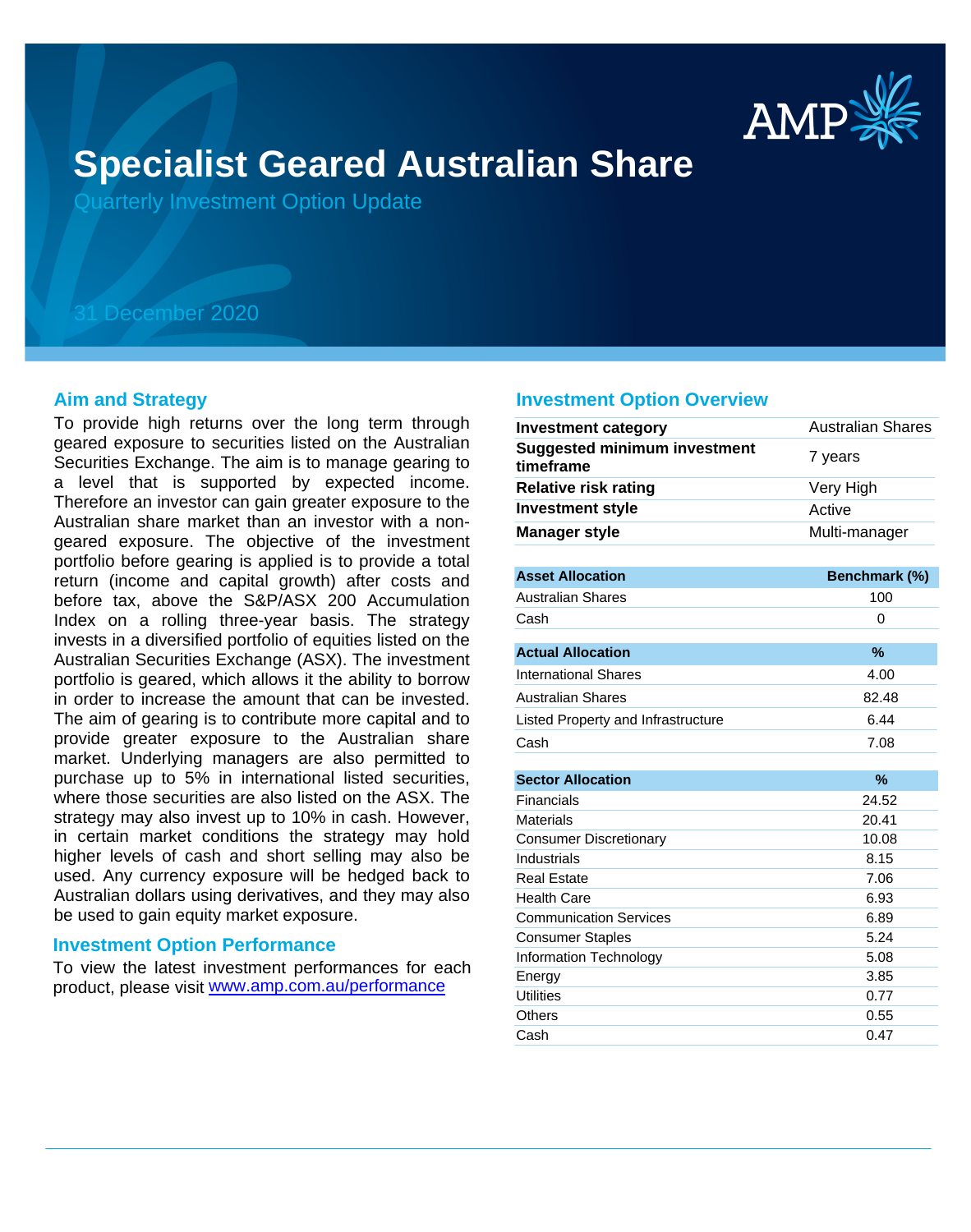| <b>Top Holdings</b>                           | $\frac{9}{6}$ |
|-----------------------------------------------|---------------|
| <b>BHP Group Ltd</b>                          | 8.09          |
| National Australia Bank Ltd                   | 4.90          |
| COMMONWEALTH BANK AUST                        | 4.63          |
| CSL Ltd                                       | 4.04          |
| Macquarie Group Ltd                           | 3.47          |
| Australia & New Zealand Banking Group<br>Ltd. | 3.30          |
| Telstra Corp Ltd                              | 2.95          |
| Coles Group Ltd                               | 2.36          |
| Aristocrat Leisure Ltd                        | 2.35          |
| Rio Tinto Ltd                                 | 2.34          |

### **Fund Performance**

The Fund posted a strong positive absolute return and outperformed its benchmark over the December quarter (before fees). The Fund's gearing increased the magnitude of the outperformance. All of the Fund's three underlying managers posted positive absolute returns, and DNR and Vinva outperformed the benchmark. The Fund continues to outperform over the long term including over 2, 3, 5 years and since inception.

Stock selection was the key driver of the Fund's outperformance, while sector allocation modestly detracted from relative returns. Regarding sector allocation, the main detractors from relative returns were an underweight exposure to financials and a cash holding as the share market rallied. Meanwhile, the main contributors to relative returns were underweight exposures to health care and utilities, and an overweight exposure to information technology.

Regarding stock selection, the main contributors to relative returns were positions in communication services, financials, materials, real estate and industrials, while the main detractors were positions in information technology. The largest positive contributors to relative returns were an underweight position in CSL, and overweight positions in REA Group and Virgin Money UK. Global biotechnology company CSL waned (-1.3%) after announcing it would abandon the next phase of trials for its COVID-19 vaccine, which was being developed by the University of Queensland. Meanwhile, global online real estate advertising company REA Group rose to record highs (+35.4%) after reporting better-than-expected first quarter results and financial services provider Virgin Money UK shot higher (+83.0%) mainly due to optimism around the availability of vaccines.

The largest individual detractors from relative returns were underweight positions Commonwealth Bank, Afterpay and ANZ Banking Group. Commonwealth Bank rallied (+29.1%) after reporting solid first quarter results, with its home loan growth rate twice as high as the wider banking system. 'Buy now, pay later' financial company Afterpay rose to record highs (+47.5%) after reporting very strong first quarter results and ANZ Banking Group gained (+34.2%) after reporting soft, but better-than expected first quarter results.

#### **Market Review**

Australian shares had an extremely strong December quarter, rising by 13.70%, as measured by the S&P/ASX 200 index on a total return basis. Moves in the Australian share market broadly reflected optimistic sentiment around the globe. In October, stocks rose amid improving domestic economic indicators, as well as further stimulus measures introduced in the Australian Federal Budget. Victoria also announced its intention to "reopen" its economy after one of the harshest lockdowns so far seen. An RBA rate cut, combined with a quantitative easing programme announcement in the first week of November further spurred stocks, although the real booster came shortly after multiple successful vaccine trials were announced overseas, causing markets to surge. Victoria also continued to emerge from its second wave of COVID-19 cases, with the virus apparently all but eliminated across the state by the end of November. Towards the quarter's end, news-flow continued to centre around the rollout of COVID-19 vaccines, though continued solid economic indicators in the US and a Brexit deal finally being reached in the UK added further support. The Australian economy meanwhile moved out of recession and this, combined with improving consumer confidence, continued ultra-low interest rates and continued RBA quantitative easing, all helped push markets higher, even despite a new COVID-19 outbreak emerging in Sydney around Christmas time.

#### **Outlook**

Australian shares will likely continue to be strongly influenced by global markets and events. Like its international peers, Australia's economic growth has slumped, though evidence of a bounce-back has emerged in some sectors as borders are opened, pandemic restrictions wound down, and GDP returns to some form of normalcy. Australia's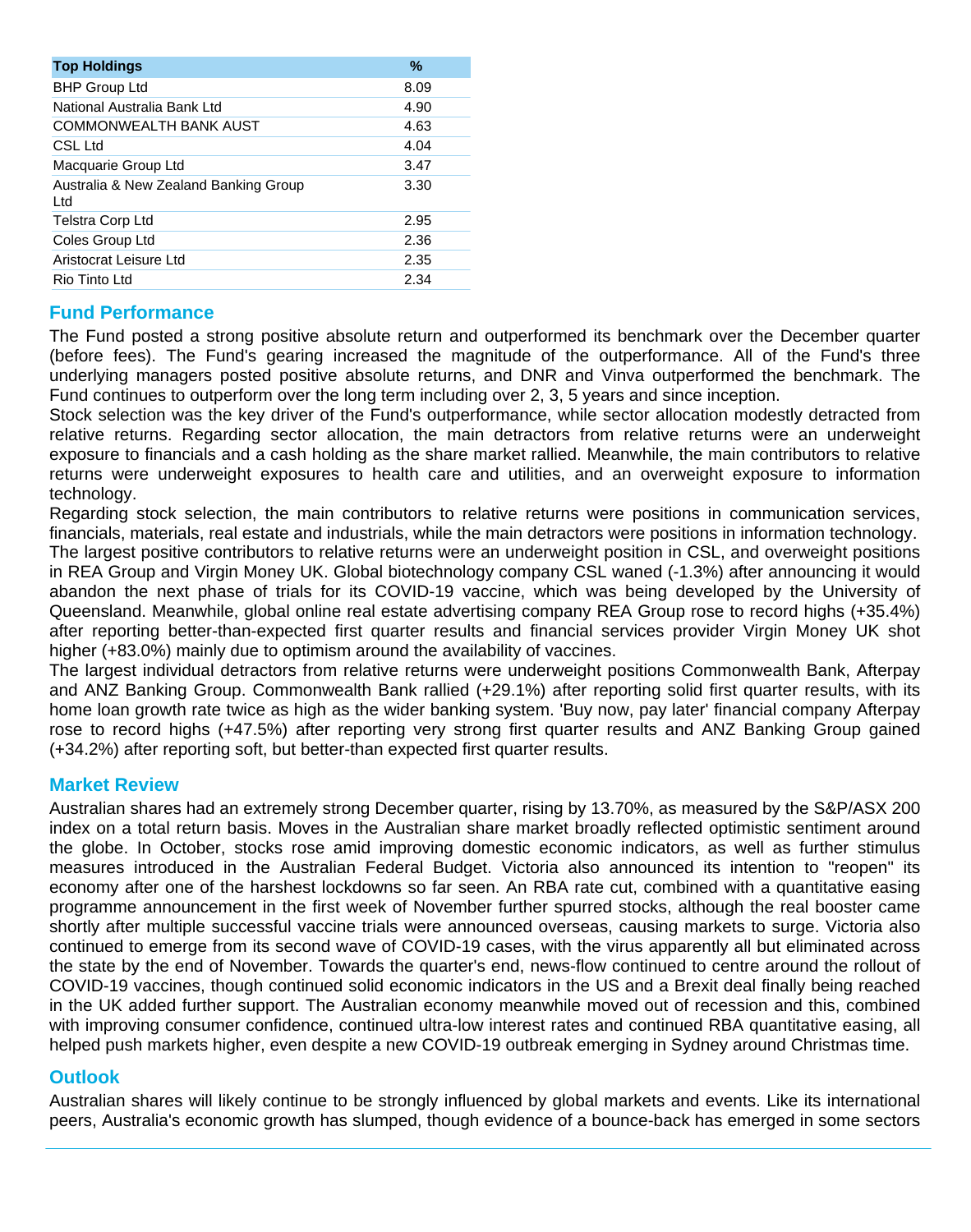as borders are opened, pandemic restrictions wound down, and GDP returns to some form of normalcy. Australia's greater degree of government stimulus (relative to other countries) and low COVID-19 cases from an international perspective should help support domestic shares, though there are continuing issues, such as soured trade relations with China and a continued lack of medium-term earnings visibility for many companies. Given the large price rises through most of 2020, there may be an increased risk of corrections, though we believe the longer-term trend is likely to remain positive. We continue to believe investors should be selective and, as always, maintain a longer-term perspective.